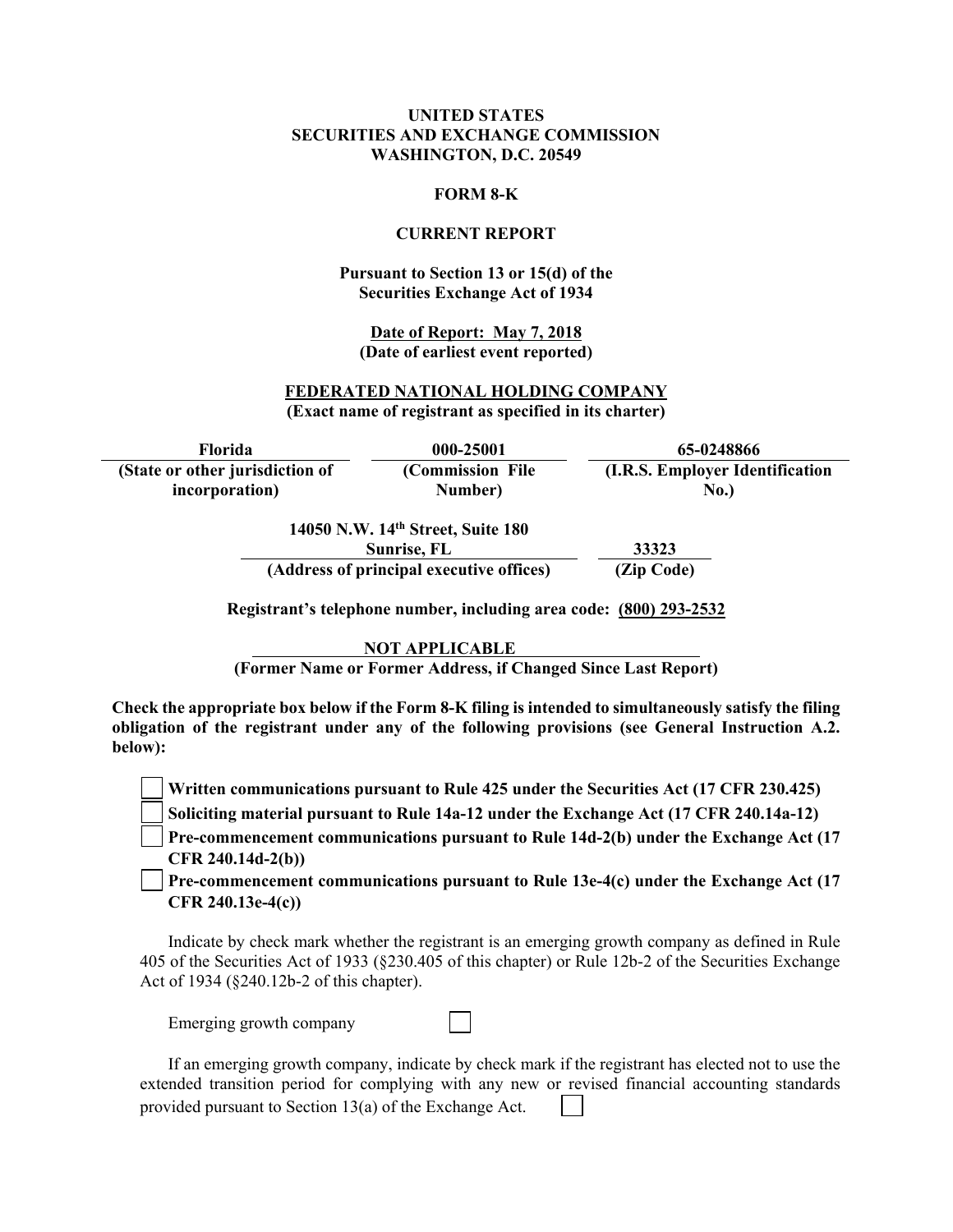# **Item 2.02 Results of Operations and Financial Condition.**

On May 7, 2018, Federated National Holding Company (the "Company") issued a press release to report its results for its fiscal quarter ended March 31, 2018. A copy of the press release is attached to this current report on Form 8-K as Exhibit 99.1 and incorporated herein by reference.

The information in this Current Report on Form 8-K and Exhibit 99.1 attached hereto is hereby intended to be furnished pursuant to Item 2.02, "Results of Operations and Financial Condition." As provided in General Instruction B.6 of SEC Form 8-K, such information shall not be deemed "filed" for purposes of Section 18 of the Securities Exchange Act of 1934, as amended (the "Exchange Act"), or otherwise subject to the liabilities of that section, and it shall not be deemed incorporated by reference in any filing under the Securities Act of 1933, as amended, or under the Exchange Act, whether made before or after the date hereof, except as expressly set forth by specific reference in such filing to this Current Report on Form 8-K.

# **Item 9.01 Financial Statements and Exhibits.**

- (c) Exhibits.
- 99.1 Federated National Holding Company Press Release, dated May 7, 2018.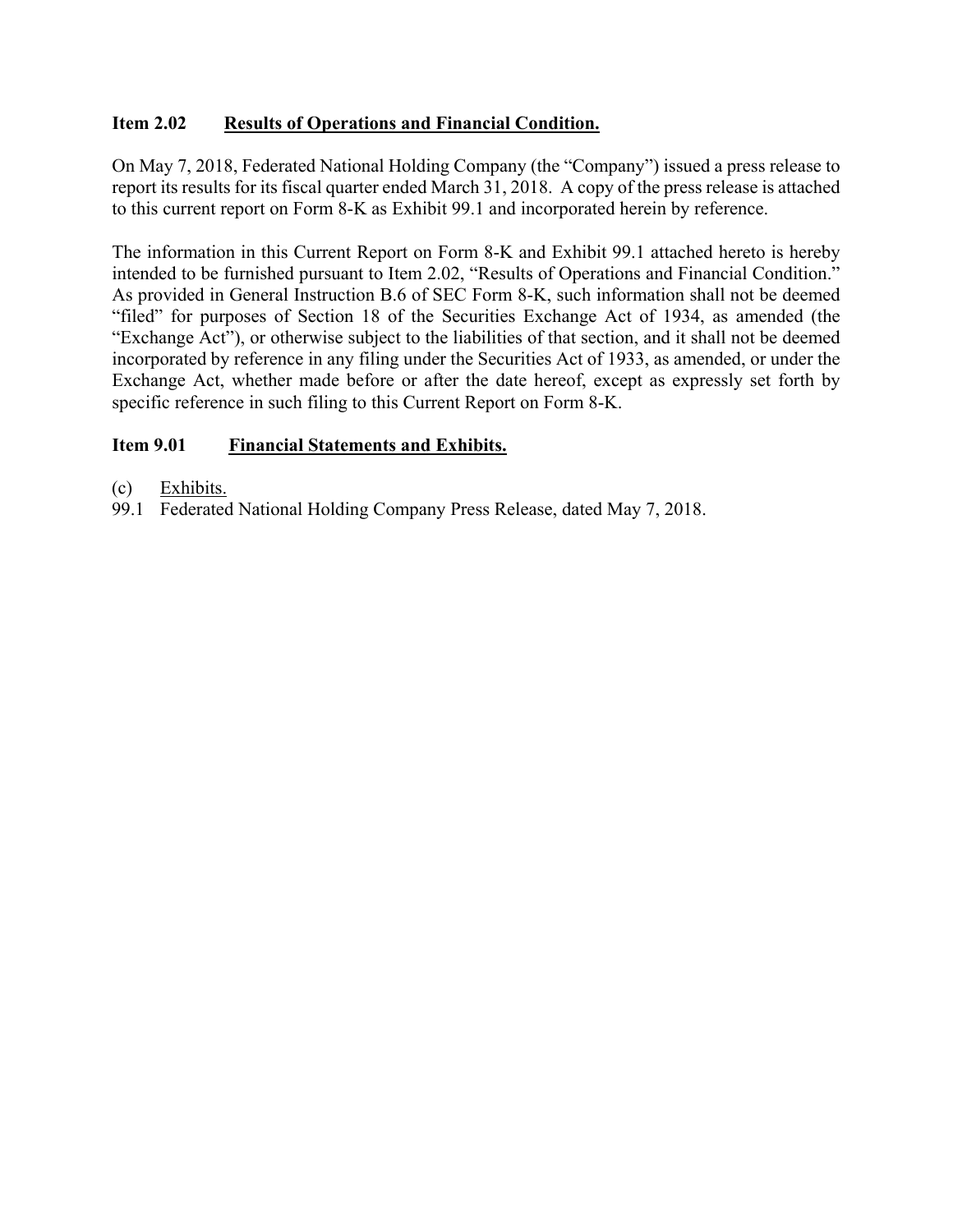# **SIGNATURES**

Pursuant to the requirements of the Securities Exchange Act of 1934, the registrant has duly caused this report to be signed on its behalf by the undersigned hereunto duly authorized.

# **FEDERATED NATIONAL HOLDING COMPANY**

Date: May 7, 2018 By: <u>/s/ Ronald A. Jordan</u> Name: Ronald A. Jordan Title: Chief Financial Officer (Principal Executive Officer)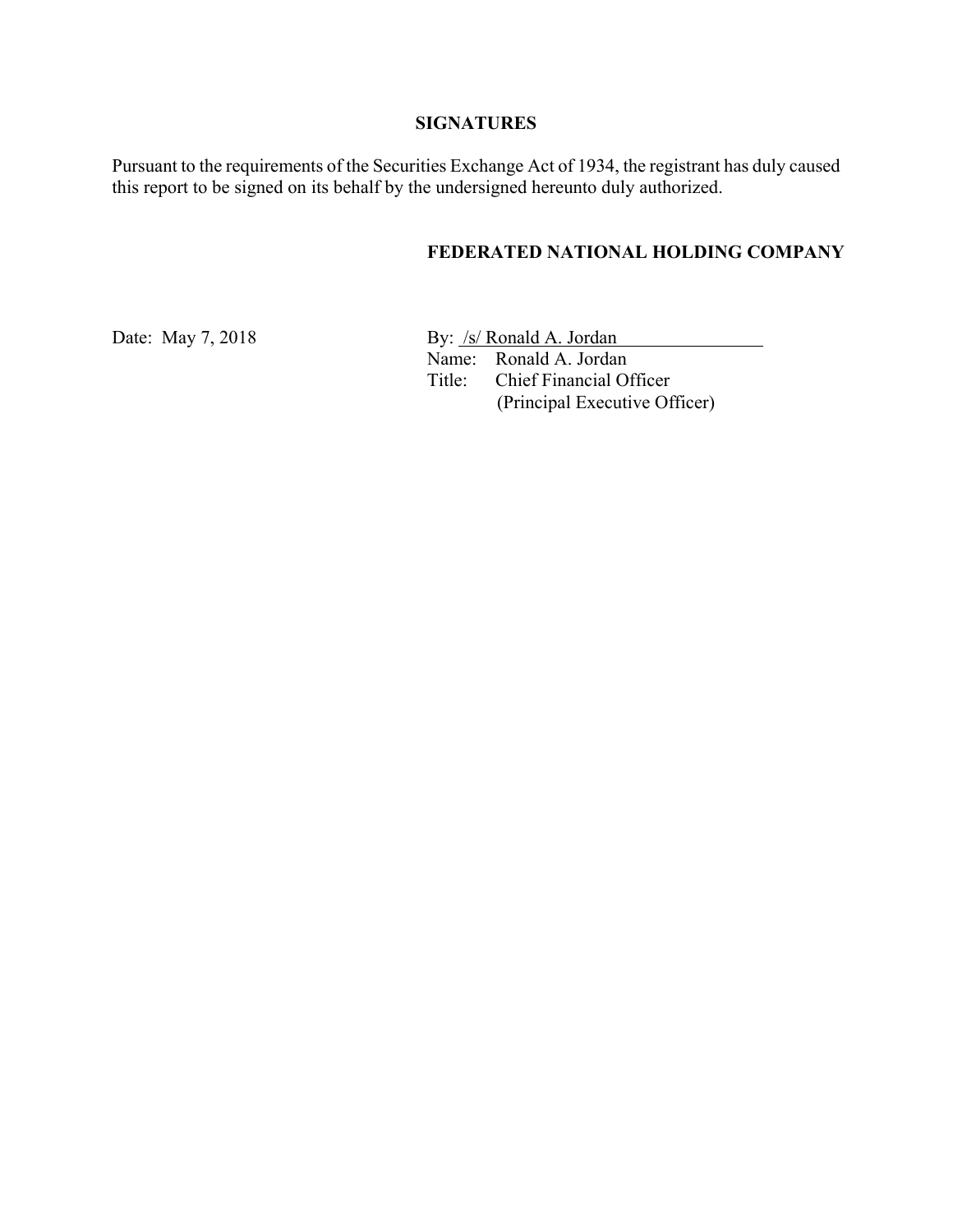# **EXHIBIT INDEX**

## **Exhibit No. Exhibit Title**

99.1 Federated National Holding Company Press Release, dated May 7, 2018.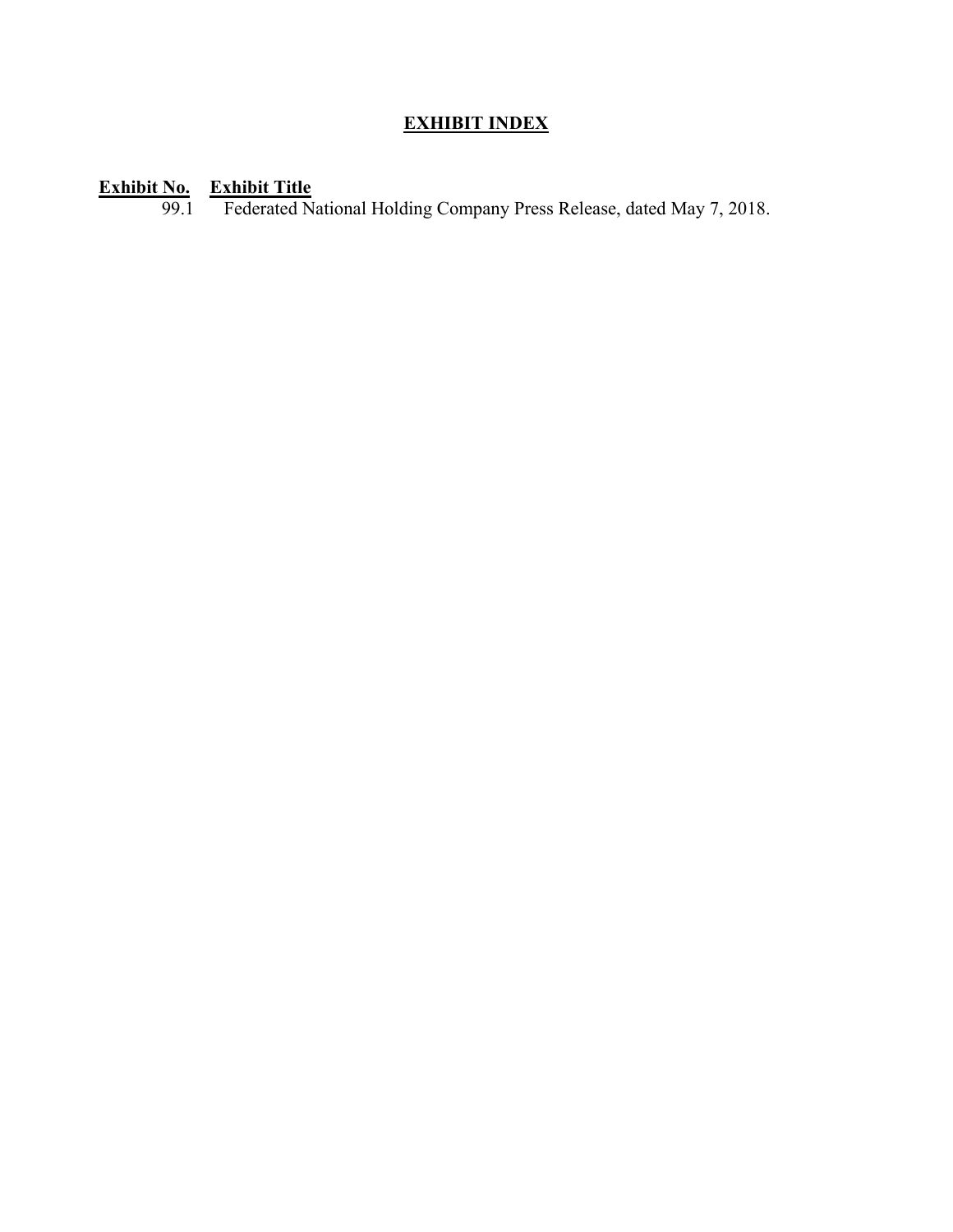**FOR IMMEDIATE RELEASE CONTACT: Michael H. Braun, CEO (954) 308-1322, Ronald Jordan, CFO (954) 308-1363, or Erick A. Fernandez, CAO (954) 308-1341 Federated National Holding Company**

### **FEDERATED NATIONAL HOLDING COMPANY REPORTS FIRST QUARTER OF 2018 RESULTS**

**Sunrise, Florida, May 7, 2018** - Federated National Holding Company (the "Company") (Nasdaq: FNHC) today reported results for the three months ended March 31, 2018.

Q1 2018 highlights (as measured against the same three-month period last year, except where noted):

- Net income of \$7.5 million or \$0.58 per diluted share.
- Investment losses of \$0.8 million on the impact of rising interest rates and portfolio rebalancing.
- Annualized return on equity of 14.2%, as reported, and 15.7% excluding investment losses.
- Gross written premiums of \$134.4 million.
- Quarter-end Florida homeowners' in-force policies of approximately 265,000.
- 60.1% increase in non-Florida homeowners' policies to approximately 33,500.
- 19.0% decrease in loss and loss adjustment expenses to \$46.1 million.
- Since December 31, 2017, decreased staff by approximately 50 positions representing \$3.0 million in annual savings as a result of exiting non-core lines of business and improved operational efficiencies within our Homeowners operations.
- Book value per share of \$16.36 as compared to \$16.29, excluding noncontrolling interest, as of December 31, 2017. Excluding accumulated other comprehensive income, book value per share increased 3% to \$16.66 as of March 31, 2018 from \$16.16 as of December 31, 2017.
- Repurchased 322,865 shares of common stock at an average price of \$15.49, during the first quarter of 2018.

Mr. Michael H. Braun, the Company's Chief Executive Officer, said regarding the quarter's results, "Our strong first quarter financial results demonstrate continued momentum from prior quarters and a strong start to 2018. Earnings per share of \$0.64, before investment losses, were significantly higher than last year's first quarter and up sequentially from the preceding quarters, driven by the performance of Homeowners, our core line of business. We increased our underwriting profitability with a significantly improved loss ratio and our lowest combined ratio in eight quarters as a result of our entire team's efforts, along with the 10% rate increase that went into effect last August, the benefit of which will not be fully reflected in our earnings until later this year in the third quarter. We showed solid performance in our core Florida homeowners business along with significant growth in our select coastal markets outside Florida. As we progress through the year, our focus remains on increasing the profitability of our homeowners business, capitalizing on our recent Monarch acquisition, improving our efficiencies and leveraging the strong relationships we enjoy with our trusted partner agents."

### **Consolidated**

- Net income of \$7.5 million or \$0.58 per diluted share during the first quarter of 2018, as compared to net income of \$2.4 million or \$0.18 per diluted share during the first quarter of 2017. The current quarter results include investment losses of \$1.1 million or \$0.8 million after tax, which reduced net income by \$0.06 per diluted share.
- Book value per share increased \$0.07 in the first quarter of 2018, to \$16.36 at March 31, 2018. Book value per share increased based on net income of \$0.58 per share, as noted above, offset by the decrease in unrealized gains (losses) within other comprehensive income of \$0.33 per share, driven by the impact of rising interest rates on bond valuations, and a decrease of \$0.18 per share from dividends and the acquisition of Monarch's non-controlling interests.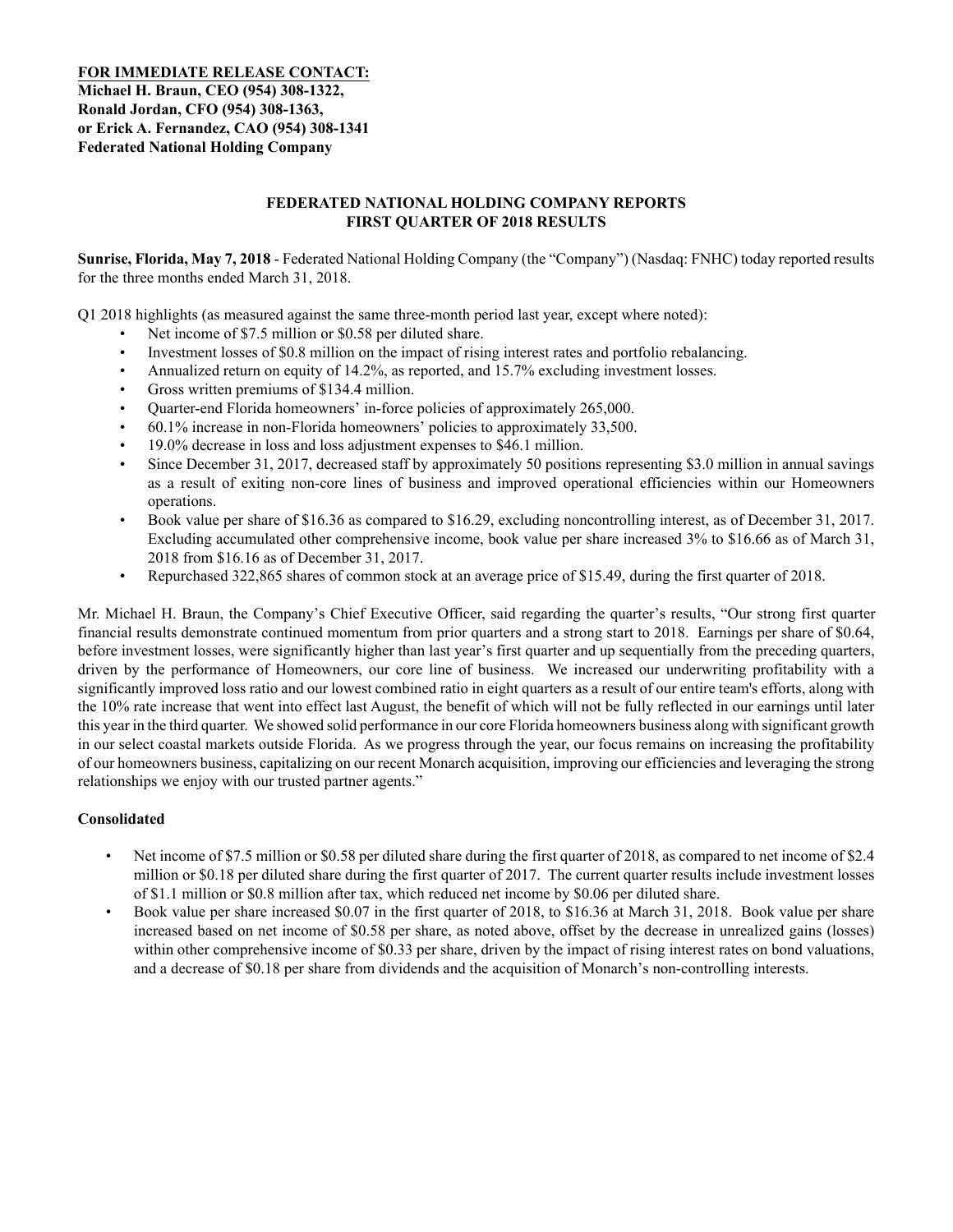#### **Revenues**

- Total revenues remained steady at \$93.1 million for the three months ended March 31, 2018 and 2017.
- Gross written premiums decreased \$11.7 million, or 8%, to \$134.4 million in the quarter, compared with \$146.1 million for the same three-month period last year. Gross premiums written decreased due to a \$12.9 million, or 67%, decline in Automobile and, to a lesser extent, homeowners Florida offset by the growth in homeowners non-Florida. The lower premiums in Automobile was due to our decision to exit this line of business. The increase in gross premiums written in homeowners non-Florida was due to continued expansion and growth in market share, allowing us to leverage personnel and diversify insurance risk. Homeowners Florida written premiums benefited from the 10.0% rate increase that became effective on August 1, 2017.
- Gross premiums earned decreased \$1.5 million, or 1%, to \$146.4 million for the three months ended March 31, 2018, as compared to \$148.0 million for the three months ended March 31, 2017. Gross premiums earned in Automobile decreased \$7.3 million due to lower premiums written in Automobile over the past six to nine months, offset by \$5.8 million higher gross premiums earned in Homeowners, due to higher premiums written over the past twelve to eighteen months.
- Ceded premiums decreased \$2.0 million, or 3%, to \$64.3 million in the quarter, compared to \$66.3 million in the same three-month period last year, with the majority of the decline coming from lower gross earned premiums in Automobile. Ceded premiums earned included the effect of the 10% Florida-only property quota share treaty, which became effective on July 1, 2017, offset by the impact by the expiration of the 10% and 30% Florida-only property quota share treaties, which ended on July 1, 2017 and 2016, respectively. The ceded premiums associated with the 2017-2018 excess of loss reinsurance program in the first quarter of 2018 were in line with the costs associated with the 2016-2017 excess of loss reinsurance program in the first quarter of 2017.
- Net realized and unrealized investment losses were \$1.1 million for the three months ended March 31, 2018, compared to \$0.1 million in the prior year period. The result for the first quarter of 2018 was due to the decision to re-position portions of the fixed income portfolio, including positions related to tax-free municipal securities, as well as to align our investment strategy for Monarch ("MNIC") with that of the rest of the Company.
- Direct written policy fees decreased by \$1.1 million, or 24.1%, to \$3.6 million for the three months ended March 31, 2018, compared with \$4.7 million in the same period in 2017. The decrease in direct written policy fees is driven by issuance of fewer policies as compared to the prior year period, primarily in Automobile and to a lesser extent, in Homeowners as we focus on the profitability of our business.
- Other income increased \$1.0 million, or 23.1%, to \$5.5 million in the quarter, compared with the same three-month period last year. The increase in other income was due to higher brokerage revenue, which as the result of an increase in the amount of our homeowners reinsurance placed, the type of reinsurance purchased and the commissions paid on these reinsurance agreements in place during the three months ended March 31, 2018 as compared to during the three months ended March 31, 2017. In addition, the Company earned additional brokerage revenue related to premiums paid for the reinstatement of catastrophe reinsurance layers that were pierced by losses from Hurricane Irma.

### **Expenses**

- Losses and loss adjustment expenses ("LAE") decreased \$10.8 million, or 19.0%, to \$46.1 million for the three months ended March 31, 2018, compared with \$56.9 million for the same three-month period last year. In the first quarter of 2018, the Company experienced decreased losses of approximately \$7.0 million in Automobile due to lower premiums earned and a lower net loss ratio as compared to the first quarter of 2017. Additionally, the homeowners Florida loss ratio benefited from earning in more of the August 1, 2017 10.0% rate increase, which resulted in approximately \$1.0 million of lower losses. In the quarter, we had no severe weather events and \$0.7 million of favorable loss and LAE reserve redundancy in accident year 2017. The redundancy was the result of additional ceded losses to reinsurers associated with Hurricane Irma. Lastly, in the first quarter of 2017, the Company recorded \$5.2 million of gross losses related to severe weather events offset by \$2.3 million of higher ceded losses related to homeowners' quota share treaties in the first quarter of 2017 as compared to the current quarter.
- The net expense ratio increased 4.8%, to 44.2% in the current quarter, as compared to 39.4% in the first quarter of 2017. The increased level was driven by the homeowners non-Florida 50% profit share provision, as a result of higher profitability this quarter as compared to first quarter of 2017 and other recent quarters. The higher profitability is the direct result of continued earned premium growth, together with good loss experience in these states. The increase in the ratio was also driven by higher legal and professional fees, including audit, tax and actuarial fees, related to work associated with yearend activities. The operational expenses this quarter also include \$0.4 million of severance and other related costs from management's initiatives to exit the Automobile business as well as headcount reduction initiatives.
- Interest expense increased \$1.0 million to \$1.1 million for the three months ended March 31, 2018, compared with \$0.1 million in the prior year period. The increase in interest expense is the result of the Company issuing \$45.0 million of senior notes in late December 2017. During the first quarter of 2017, the Company only had \$5.0 million of debt on its balance sheet.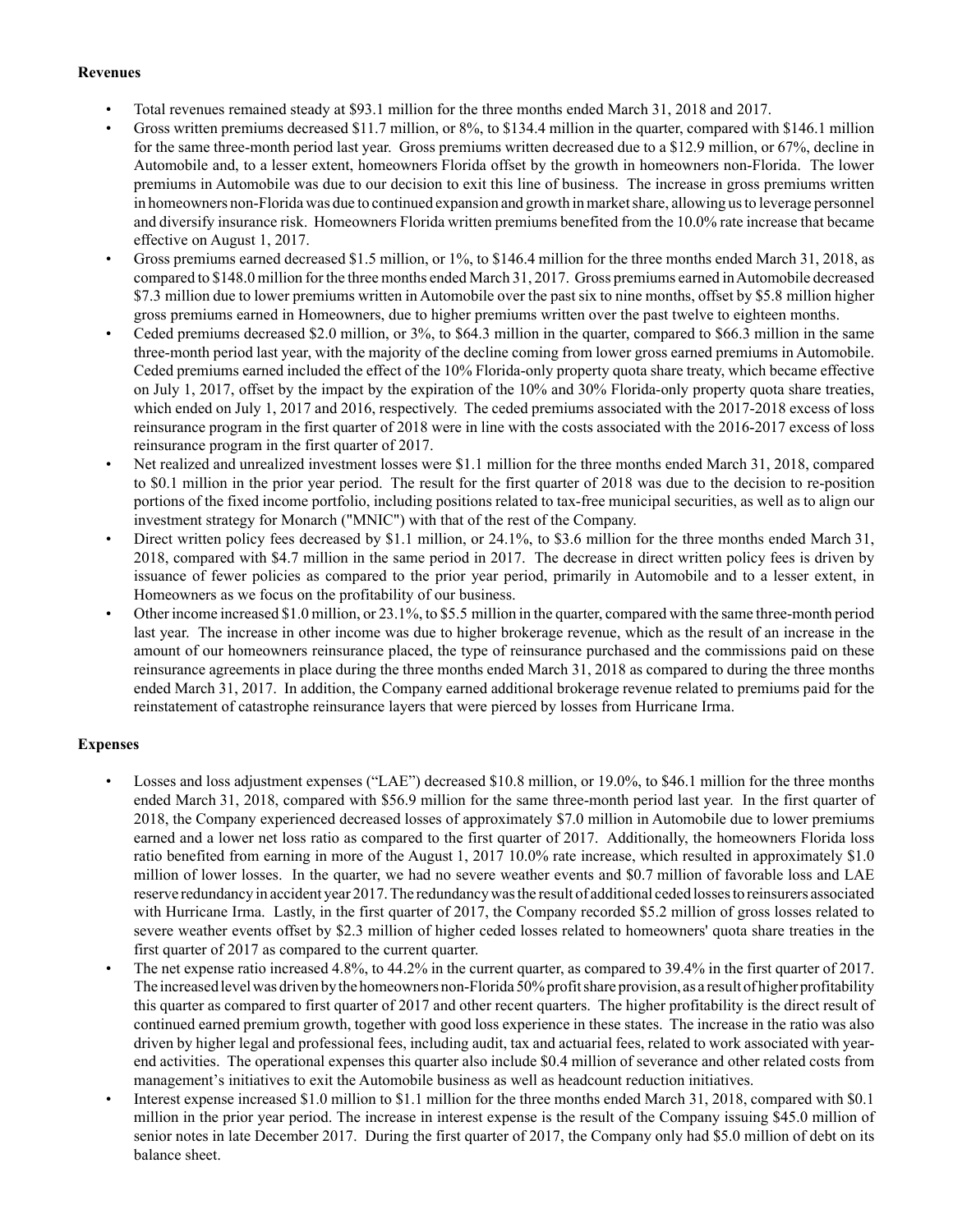#### **Stock Repurchase Program**

• During the first quarter of 2018, the Company repurchased 322,865 shares of common stock for \$5.0 million at an average price per share of \$15.49. To date, share repurchases in the second quarter of 2018 have been minimal.

#### **Line of Business Results**

- Homeowners' net income for the current quarter was \$6.9 million, which included 9.6% growth in net premiums earned compared to the first quarter of 2017, the combined ratio for the current quarter was 95.9%. Additionally, the Florida homeowners 10.0% rate increase, which became effective on August 1, 2017, continues to earn in.
- Automobile results for the first quarter of 2018 was breakeven, representing a significant improvement in operational results versus 2017. The improvement was a direct result of the Company's decision to close down this line of business and significantly lower gross and net premiums earned.
- Other's net income of \$0.6 million in the first quarter of 2018, included \$1.1 million of realized losses and \$1.0 million of interest expense. Additionally, net investment income continued to increase, amounting to \$2.9 million for the quarter.

#### **Conference Call Information**

The Company will hold an investor conference call at 9:00 AM (ET) Tuesday, May 8, 2018. The Company's CEO, Michael Braun and its CFO, Ronald Jordan will discuss the financial results and review the outlook for the Company. Messrs. Braun and Jordan invite interested parties to participate in the conference call.

Listeners interested in participating in the Q&A session may access the conference call as follows:

Toll-Free Dial-in: (877) 303-6913

Conference ID: 2775258

A live webcast of the call will be available online via the "Conference Calls" section of the Company's website at FedNat.com or interested parties can click on the following link:

http://www.fednat.com/investors/conference-calls/

Please call at least five minutes in advance to ensure that you are connected prior to the presentation. A webcast replay of the conference call will be available shortly after the live webcast is completed and may be accessed via the Company's website.

#### **About the Company**

The Company, through our wholly owned subsidiaries, are authorized to underwrite, and/or place homeowners multi-peril, personal automobile, commercial general liability, federal flood and other lines of insurance in Florida and other states. We market, distribute and service our own and third-party insurers' products and other services through a network of independent and general agents.

The Company's supplemental line of business information is designed to afford users greater transparency into our results. The "Homeowners" line of business consists of our homeowners and fire property and casualty insurance business, which currently operates in Florida, Alabama, Texas, Louisiana and South Carolina. The "Automobile" line of business consists of our nonstandard personal automobile insurance business which currently operates in Georgia, Texas, Alabama, and Florida, pending our withdrawal. The "Other" line of business primarily consists of our commercial general liability (pending our withdrawal) and federal flood businesses, along with corporate and investment operations.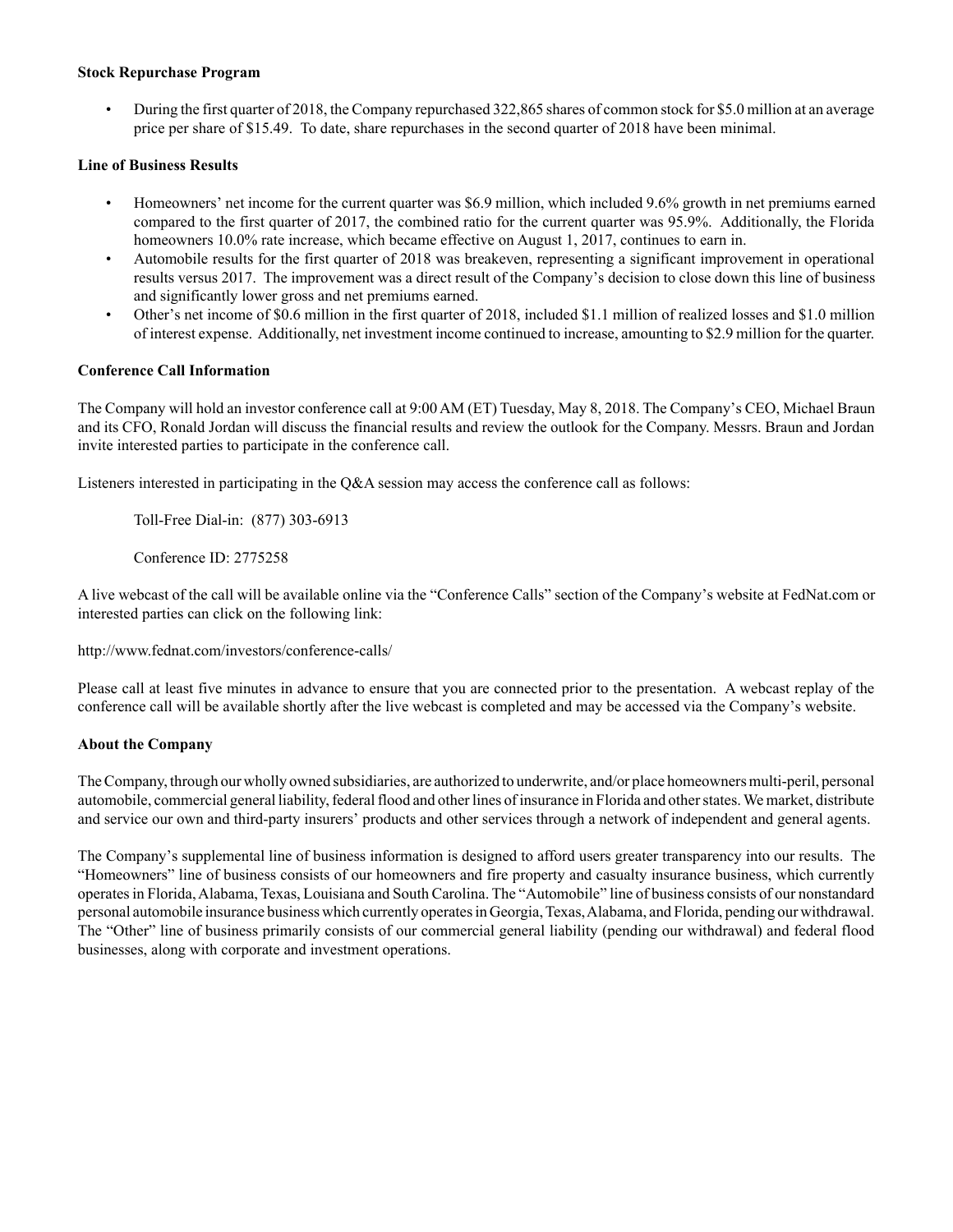#### **Forward-Looking Statements /Safe Harbor Statements**

*Safe harbor statement under the Private Securities Litigation Reform Act of 1995:*

*Statements that are not historical fact are forward-looking statements that are subject to certain risks and uncertainties that could cause actual events and results to differ materially from those discussed herein. Without limiting the generality of the foregoing, words such as "anticipate," "believe," "budget," "contemplate," "continue," "could," "envision," "estimate," "expect," "guidance," "indicate," "intend," "may," "might," "plan," "possibly," "potential," "predict," "probably," "pro-forma," "project," "seek," "should," "target," or "will" or the negative or other variations thereof, and similar words or phrases or comparable terminology, are intended to identify forward-looking statements.*

*Forward-looking statements might also include, but are not limited to, one or more of the following:*

- *Projections of revenues, income, earnings per share, dividends, capital structure or other financial items or measures;*
- *Descriptions of plans or objectives of management for future operations, insurance products or services;*
- *Forecasts of future insurable events, economic performance, liquidity, need for funding and income; and*
- *Descriptions of assumptions or estimates underlying or relating to any of the foregoing.*

*The risks and uncertainties include, without limitation, risks and uncertainties related to estimates, assumptions and projections generally; the nature of the Company's business; the adequacy of its reserves for losses and loss adjustment expense; claims experience; weather conditions (including the severity and frequency of storms, hurricanes, tornadoes and hail) and other catastrophic losses; reinsurance costs and the ability of reinsurers to indemnify the Company; raising additional capital and our compliance with minimum capital and surplus requirements; potential assessments that support property and casualty insurance pools and associations; the effectiveness of internal financial controls; the effectiveness of our underwriting, pricing and related loss limitation methods; changes in loss trends, including as a result of insureds' assignment of benefits; court decisions and trends in litigation; our potential failure to pay claims accurately; ability to obtain regulatory approval applications for requested rate increases, or to underwrite in additional jurisdictions, and the timing thereof; the impact that the results of our subsidiaries' operations may have on our results of operations; inflation and other changes in economic conditions (including changes in interest rates and financial markets); pricing competition and other initiatives by competitors; legislative and regulatory developments; the outcome of litigation pending against the Company, and any settlement thereof; dependence on investment income and the composition of the Company's investment portfolio; insurance agents; ratings by industry services; the reliability and security of our information technology systems; reliance on key personnel; acts of war and terrorist activities; and other matters described from time to time by the Company in releases and publications, and in periodic reports and other documents filed with the United States Securities and Exchange Commission.*

*In addition, investors should be aware that generally accepted accounting principles prescribe when a company may reserve for particular risks, including claims and litigation exposures. Accordingly, results for a given reporting period could be significantly affected if and when a reserve is established for a contingency. Reported results may therefore appear to be volatile in certain accounting periods.*

*Readers are cautioned not to place undue reliance on these forward-looking statements, which speak only as of the date on which they are made. We do not undertake any obligation to update publicly or revise any forward-looking statements to reflect circumstances or events that occur after the date the forward-looking statements are made.*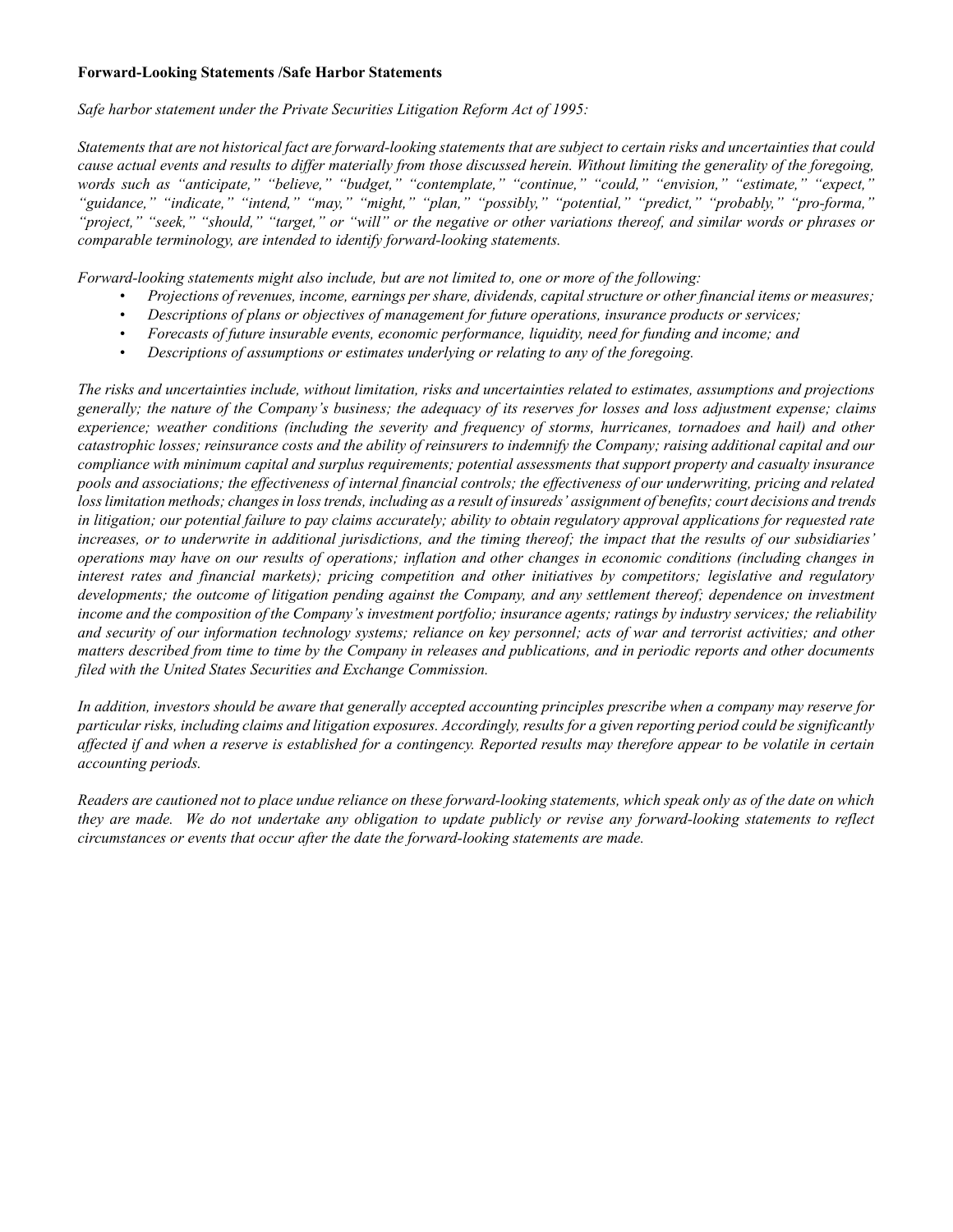## FEDERATED NATIONAL HOLDING COMPANY AND SUBSIDIARIES Consolidated Statement of Operations (In thousands, except per share data) (Unaudited)

|                                                                                         |             | <b>Three Months Ended</b> |                    |        |  |
|-----------------------------------------------------------------------------------------|-------------|---------------------------|--------------------|--------|--|
|                                                                                         |             | March 31,                 |                    |        |  |
|                                                                                         |             | 2018                      |                    | 2017   |  |
| Revenue:                                                                                |             |                           |                    |        |  |
| Net premiums earned                                                                     | \$          | 82,109                    | - \$               | 81,660 |  |
| Net investment income                                                                   |             | 2,943                     |                    | 2,318  |  |
| Net realized and unrealized investment losses                                           |             | (1,052)                   |                    | (105)  |  |
| Direct written policy fees                                                              |             | 3,576                     |                    | 4,712  |  |
| Other income                                                                            |             | 5,501                     |                    | 4,469  |  |
| Total revenue                                                                           |             | 93,077                    |                    | 93,054 |  |
|                                                                                         |             |                           |                    |        |  |
| Costs and expenses:                                                                     |             |                           |                    |        |  |
| Losses and loss adjustment expenses                                                     |             | 46,071                    |                    | 56,899 |  |
| Commissions and other underwriting expenses                                             |             | 30,221                    |                    | 27,568 |  |
| General and administrative expenses                                                     |             | 6,085                     |                    | 4,619  |  |
| Interest expense                                                                        |             | 1,084                     |                    | 84     |  |
| Total costs and expenses                                                                |             | 83,461                    |                    | 89,170 |  |
|                                                                                         |             |                           |                    |        |  |
| Income before income taxes                                                              |             | 9,616                     |                    | 3,884  |  |
| Income taxes                                                                            |             | 2,371                     |                    | 1,435  |  |
| Net income                                                                              |             | 7,245                     |                    | 2,449  |  |
| Net (loss) income attributable to noncontrolling interest                               |             | (218)                     |                    | 27     |  |
| Net income attributable to Federated National Holding Company shareholders              | $\mathbb S$ | 7,463                     | $\mathbf{\hat{s}}$ | 2,422  |  |
|                                                                                         |             |                           |                    |        |  |
| Net income per share attributable to Federated National Holding Company<br>shareholders |             |                           |                    |        |  |
| <b>Basic</b>                                                                            | \$          | 0.58                      | $\mathbf S$        | 0.18   |  |
| Diluted                                                                                 | \$          | 0.58                      | \$                 | 0.18   |  |
|                                                                                         |             |                           |                    |        |  |
| Weighted average number of shares of common stock outstanding:                          |             |                           |                    |        |  |
| <b>Basic</b>                                                                            |             | 12,850                    |                    | 13,432 |  |
| Diluted                                                                                 |             | 12,945                    |                    | 13,559 |  |
|                                                                                         |             |                           |                    |        |  |
| Dividends declared per share of common stock                                            | \$          | 0.08                      | \$                 | 0.08   |  |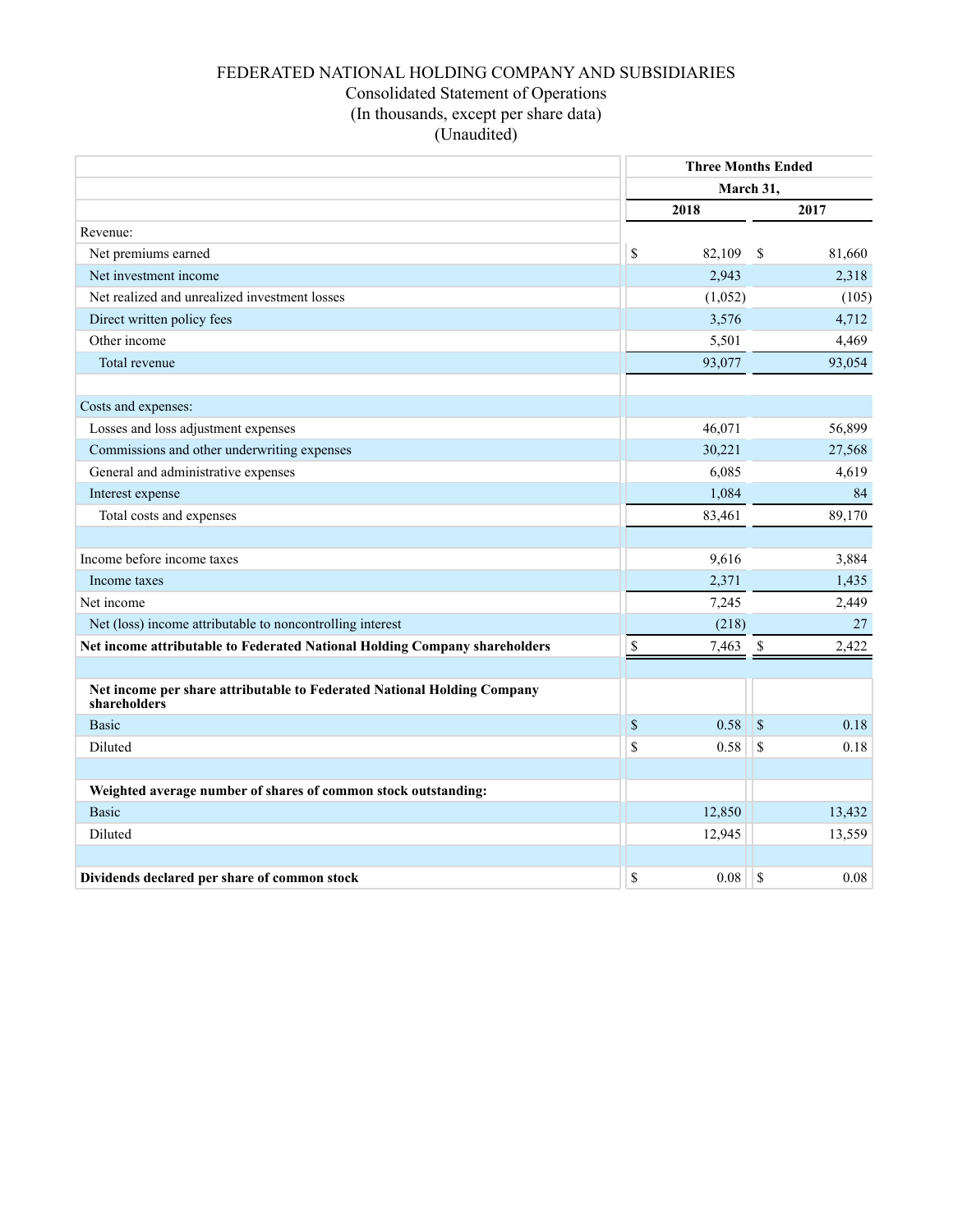## FEDERATED NATIONAL HOLDING COMPANY AND SUBSIDIARIES Selected Operating Metrics (Unaudited)

|                              |         | <b>Three Months Ended</b><br>March 31, |  |  |  |
|------------------------------|---------|----------------------------------------|--|--|--|
|                              | 2018    | 2017                                   |  |  |  |
|                              |         | (In thousands)                         |  |  |  |
| Gross premiums written:      |         |                                        |  |  |  |
| Homeowners Florida           | \$      | 110,853                                |  |  |  |
| Homeowners non-Florida       | 14,444  | 10,368                                 |  |  |  |
| Automobile                   | 6,347   | 19,291                                 |  |  |  |
| Commercial general liability | 2,514   | 3,296                                  |  |  |  |
| Federal flood                | 2,719   | 2,243                                  |  |  |  |
| Total gross premiums written | 134,395 | 146,051                                |  |  |  |

|                              |             | <b>Three Months Ended</b> |              |         |  |
|------------------------------|-------------|---------------------------|--------------|---------|--|
|                              | March 31,   |                           |              |         |  |
|                              | 2018        |                           |              | 2017    |  |
|                              |             | (In thousands)            |              |         |  |
| Gross premiums earned:       |             |                           |              |         |  |
| Homeowners Florida           | $\mathbf S$ | 118,824                   | $\mathbf{S}$ | 117,544 |  |
| Homeowners non-Florida       |             | 13,639                    |              | 9,100   |  |
| Automobile                   |             | 8,328                     |              | 15,647  |  |
| Commercial general liability |             | 2,629                     |              | 3,194   |  |
| Federal flood                |             | 3,022                     |              | 2,493   |  |
| Total gross premiums earned  |             | 146,442                   |              | 147,978 |  |

|                              | <b>Three Months Ended</b><br>March 31,<br>2017<br>2018 |        |  |        |
|------------------------------|--------------------------------------------------------|--------|--|--------|
|                              |                                                        |        |  |        |
|                              |                                                        |        |  |        |
|                              | (In thousands)                                         |        |  |        |
| Net premiums earned:         |                                                        |        |  |        |
| <b>Homeowners</b>            | <sup>\$</sup>                                          |        |  | 70,596 |
| Automobile                   |                                                        | 2,211  |  | 8,036  |
| Commercial general liability |                                                        | 2,493  |  | 3,028  |
| Total net premiums earned    |                                                        | 82,109 |  | 81,660 |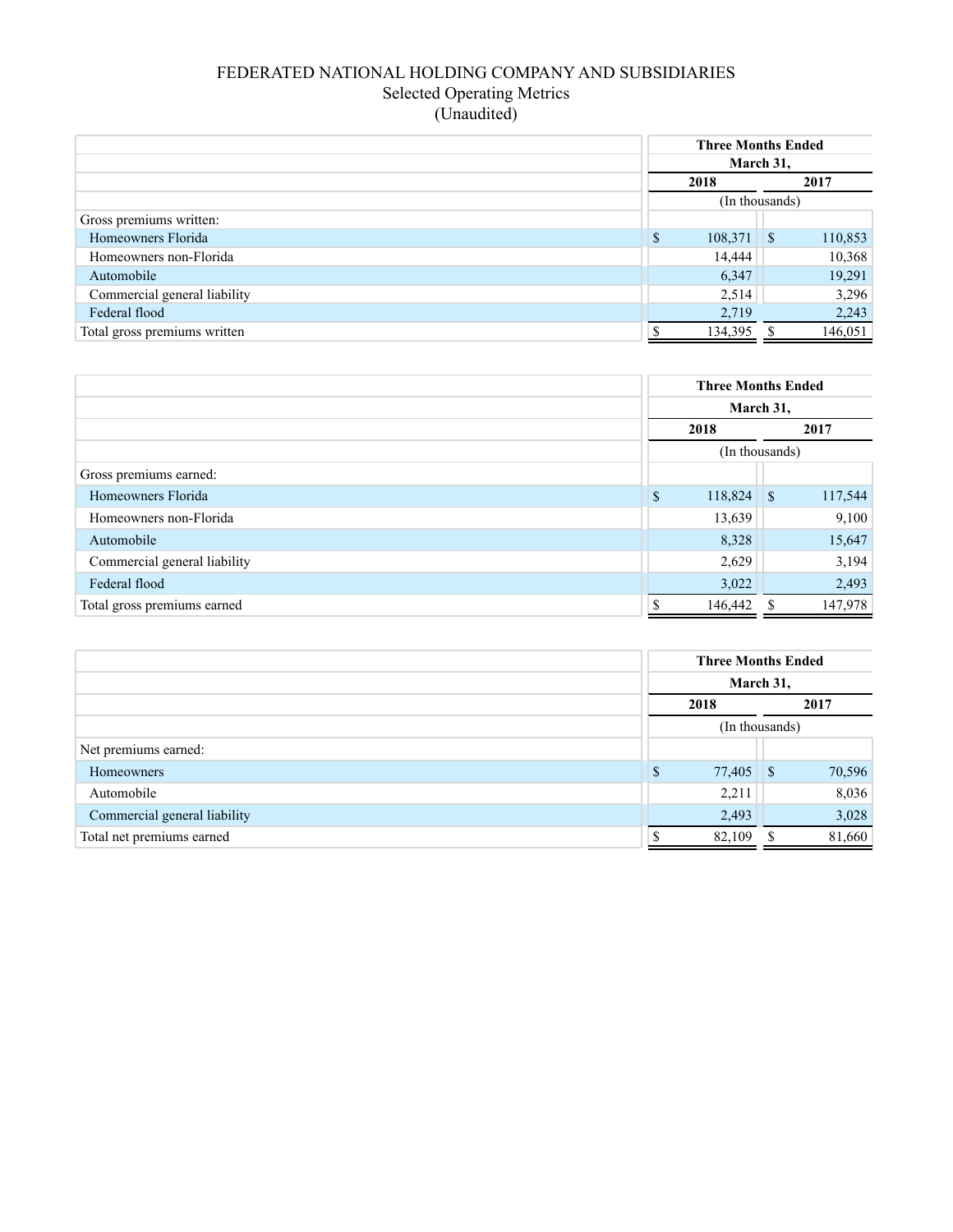## FEDERATED NATIONAL HOLDING COMPANY AND SUBSIDIARIES Selected Operating Metrics (continued) (Unaudited)

|                                                   |    | <b>Three Months Ended</b><br>March 31, |                        |  |
|---------------------------------------------------|----|----------------------------------------|------------------------|--|
|                                                   |    |                                        |                        |  |
|                                                   |    | 2018                                   | 2017                   |  |
|                                                   |    | (In thousands)                         |                        |  |
| Commissions and other underwriting expenses:      |    |                                        |                        |  |
| Homeowners Florida                                | \$ | 14,363                                 | 13,759<br>$\mathsf{S}$ |  |
| All others                                        |    | 6,452                                  | 8,524                  |  |
| Ceding commissions                                |    | (3,715)                                | (4, 382)               |  |
| Total commissions and other fees                  |    | 17,100                                 | 17,901                 |  |
| Salaries and wages                                |    | 3,766                                  | 3,675                  |  |
| Other underwriting expenses                       |    | 9,355                                  | 5,992                  |  |
| Total commissions and other underwriting expenses | \$ | 30,221                                 | 27,568                 |  |

|                                                         |             | <b>Three Months Ended</b> |  |  |
|---------------------------------------------------------|-------------|---------------------------|--|--|
|                                                         | March 31,   |                           |  |  |
|                                                         | 2018        | 2017                      |  |  |
|                                                         |             |                           |  |  |
| Net loss ratio                                          | $56.1\%$    | 69.7%                     |  |  |
| Net expense ratio                                       | 44.2%       | 39.4%                     |  |  |
| Combined ratio                                          | $100.3\%$   | 109.1%                    |  |  |
| Gross loss ratio                                        | 123.5%      | 50.0%                     |  |  |
| Gross expense ratio                                     | 27.3%       | 24.7%                     |  |  |
| Book value per share excluding non-controlling interest | \$<br>16.36 | 16.23<br>\$.              |  |  |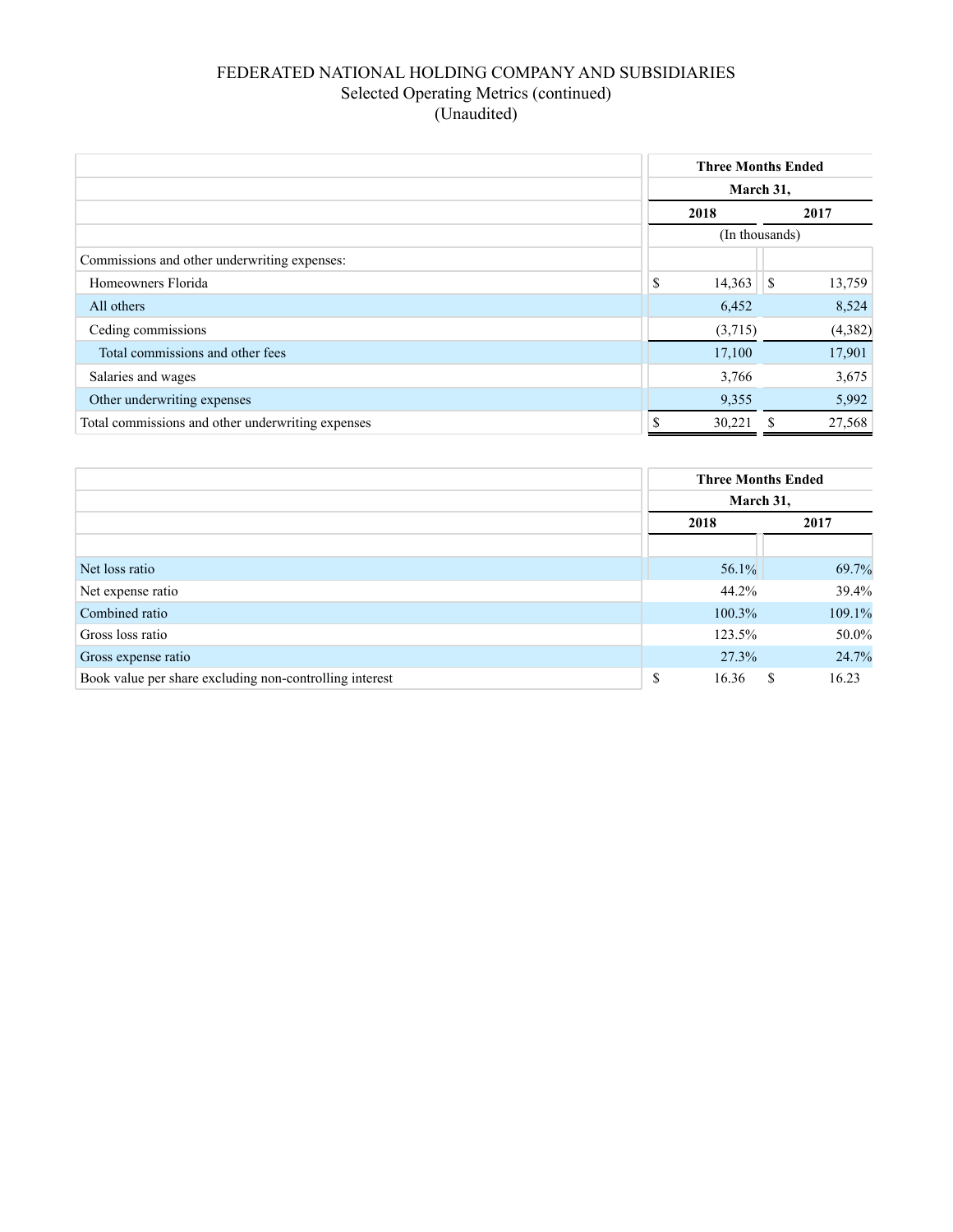## FEDERATED NATIONAL HOLDING COMPANY AND SUBSIDIARIES Consolidated Balance Sheet (Unaudited)

|                                                                                                                                        |               | March 31,      |              | December 31, |
|----------------------------------------------------------------------------------------------------------------------------------------|---------------|----------------|--------------|--------------|
|                                                                                                                                        | 2018          |                | 2017         |              |
| <b>ASSETS</b>                                                                                                                          |               |                |              |              |
| Investments:                                                                                                                           |               | (In thousands) |              |              |
| Debt securities, available-for-sale, at fair value                                                                                     | \$            | 429,457        | \$           | 423,238      |
| Debt securities, held-to-maturity, at amortized cost                                                                                   |               | 5,298          |              | 5,349        |
| Equity securities, at fair value                                                                                                       |               | 16,515         |              | 15,434       |
| Total investments                                                                                                                      |               | 451,270        |              | 444,021      |
| $\Box$                                                                                                                                 |               |                |              |              |
| Cash and cash equivalents                                                                                                              |               | 55,591         |              | 86,228       |
| Prepaid reinsurance premiums                                                                                                           |               | 87,201         |              | 135,492      |
| Premiums receivable, net of allowance of \$72 and \$70, respectively                                                                   |               | 45,667         |              | 46,393       |
| Reinsurance recoverable, net                                                                                                           |               | 146,091        |              | 124,601      |
| Deferred acquisition costs                                                                                                             |               | 39,401         |              | 40,893       |
| Income taxes receivable, net                                                                                                           |               | 4,699          |              | 9,510        |
| Deferred income taxes, net                                                                                                             |               | 4,368          |              | 307          |
| Property and equipment, net                                                                                                            |               | 3,797          |              | 4,025        |
| Other assets                                                                                                                           |               | 10,130         |              | 13,403       |
| <b>TOTAL ASSETS</b>                                                                                                                    | $\mathcal{S}$ | 848,215        | $\sqrt{3}$   | 904,873      |
|                                                                                                                                        |               |                |              |              |
| <b>LIABILITIES AND SHAREHOLDERS' EQUITY</b>                                                                                            |               |                |              |              |
| <b>LIABILITIES:</b>                                                                                                                    |               |                |              |              |
| Loss and loss adjustment expense reserves                                                                                              | \$            | 236,214        | \$           | 230,515      |
| Unearned premiums                                                                                                                      |               | 282,397        |              | 294,423      |
| Reinsurance payable                                                                                                                    |               | 38,489         |              | 71,944       |
| Long-term debt, net of deferred financing costs of \$672 and \$749, respectively                                                       |               | 44,328         |              | 49,251       |
| <b>Deferred Revenue</b>                                                                                                                |               | 5,924          |              | 6,222        |
| <b>Other liabilities</b>                                                                                                               |               | 32,783         |              | 25,059       |
| <b>Total liabilities</b>                                                                                                               |               | 640,135        |              | 677,414      |
|                                                                                                                                        |               |                |              |              |
| <b>SHAREHOLDERS' EQUITY:</b>                                                                                                           |               |                |              |              |
| Preferred stock, \$0.01 par value: 1,000,000 shares authorized                                                                         |               |                |              |              |
| Common stock, \$0.01 par value: 25,000,000 shares authorized; 12,718,953 and 12,988,247<br>shares issued and outstanding, respectively |               | 127            |              | 130          |
| Additional paid-in capital                                                                                                             |               | 139,388        |              | 139,728      |
| Accumulated other comprehensive (loss) income                                                                                          |               | (3,861)        |              | 1,770        |
| Retained earnings                                                                                                                      |               | 72,426         |              | 70,009       |
| Total shareholders' equity attributable to Federated National Holding Company shareholders                                             |               | 208,080        |              | 211,637      |
| <b>Non-controlling interest</b>                                                                                                        |               |                |              | 15,822       |
| Total shareholders' equity                                                                                                             |               | 208,080        |              | 227,459      |
| TOTAL LIABILITIES AND SHAREHOLDERS' EQUITY                                                                                             | $\mathbb S$   | 848,215        | $\mathbb{S}$ | 904,873      |